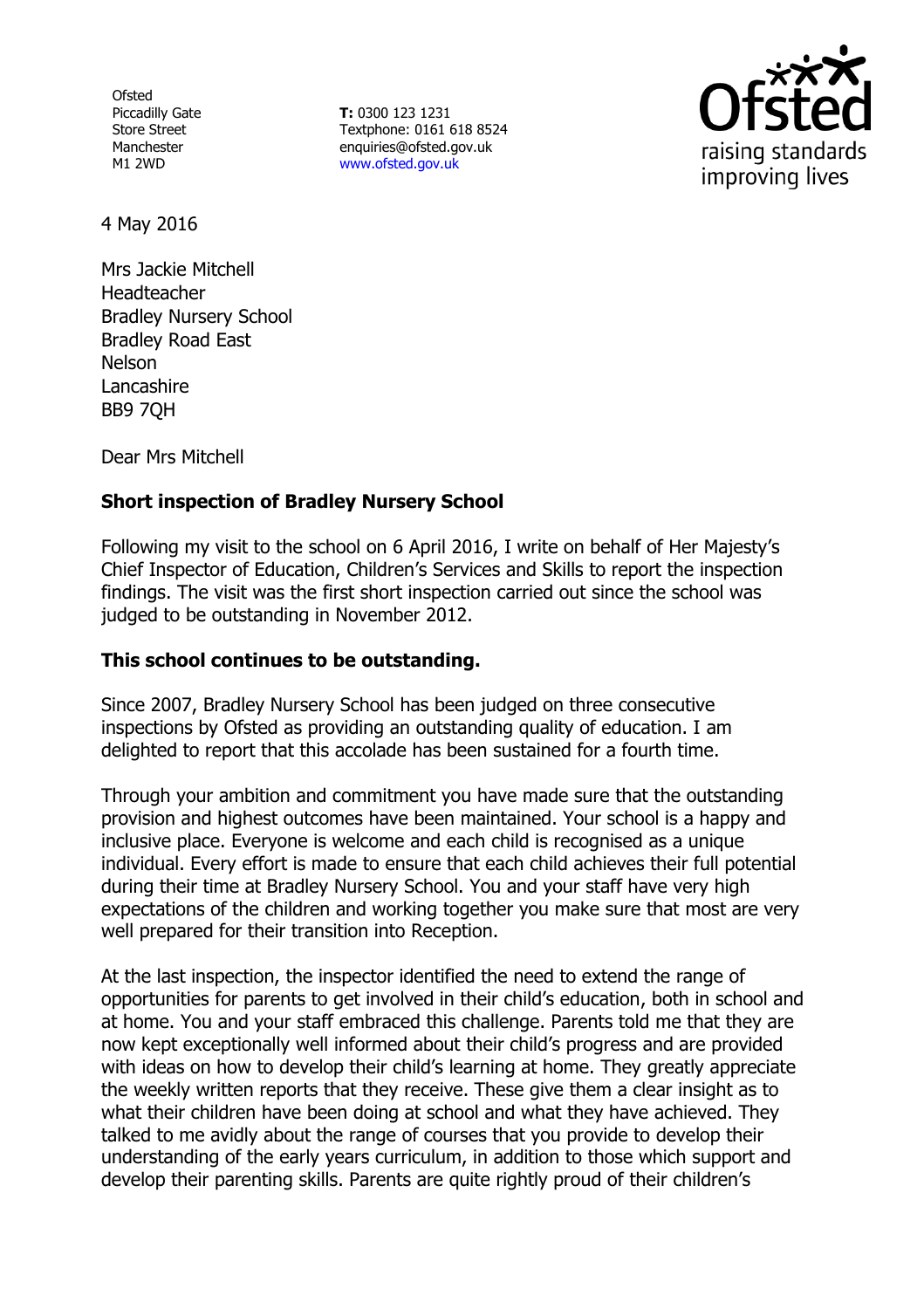

achievements. Parents who have children with special educational needs told me about the 'amazing' progress that their children make as a result of your staff's 'support and dedication'. They hold you in the highest esteem and strongly value the close and effective working relationship they have with their child's key person.

Your school has a real family atmosphere and I was struck by how welcome I was made to feel by the children at your school. They were keen to know why I was there and talked to me quite openly about what they liked about the school. From my observations it is quite clear that children really care about each other. Children are delightful and staff are very sensitive to their needs. Any minor altercations are handled by staff in a calm and sensitive manner.

# **Safeguarding is effective.**

You and your staff place high priority on keeping children safe. You have achieved the right balance of ensuring that all children are safe and well cared for in school, while also helping them to become resilient, confident and not afraid to take risks. All of your staff have a secure understanding of the indicators of abuse and neglect and procedures to follow. Having completed 'Prevent' duty training, staff talk with some confidence about the issues of extremism, radicalisation and female genital mutilation. Staff and governors responsible for safeguarding and recruitment have completed appropriate training. The school site is very secure and the identification of visitors to the school is checked rigorously.

## **Inspection findings**

- You set high standards and are a positive role model to both staff and children. Consequently, staff morale is high and children show a very keen desire to learn. From very low starting points, all groups of children make rapid progress and achieve very well.
- You know your school's strengths and priorities for improvement exceptionally well. Nothing is left to chance as systems to monitor the progress of different groups of children are rigorous. In addition, staff told me that you monitor the quality of their teaching 'with a fine tooth comb'. Staff find the feedback from your observations of their teaching helpful. They appreciate the wide range of training available to keep their skills up to date and the opportunities afforded to them to learn from each other.
- $\blacksquare$  There is no room for complacency and you are well aware of any short comings. Any underperformance is very quickly identified and swift interventions are put in place to bring about change. For example, to improve boys' reading and writing skills, new and innovative initiatives were put in place to engage their interest. These include opportunities for boys to write in mud using sticks, form letters with water bottles and write about their favourite superheroes. Books have also been purchased which appeal to their interests, making story time a much more pleasurable experience.
- You and your staff also ensure that the needs of the most-able children are met. Children are grouped according to ability and activities are adapted to challenge the most-able children. For example, I observed a lively teaching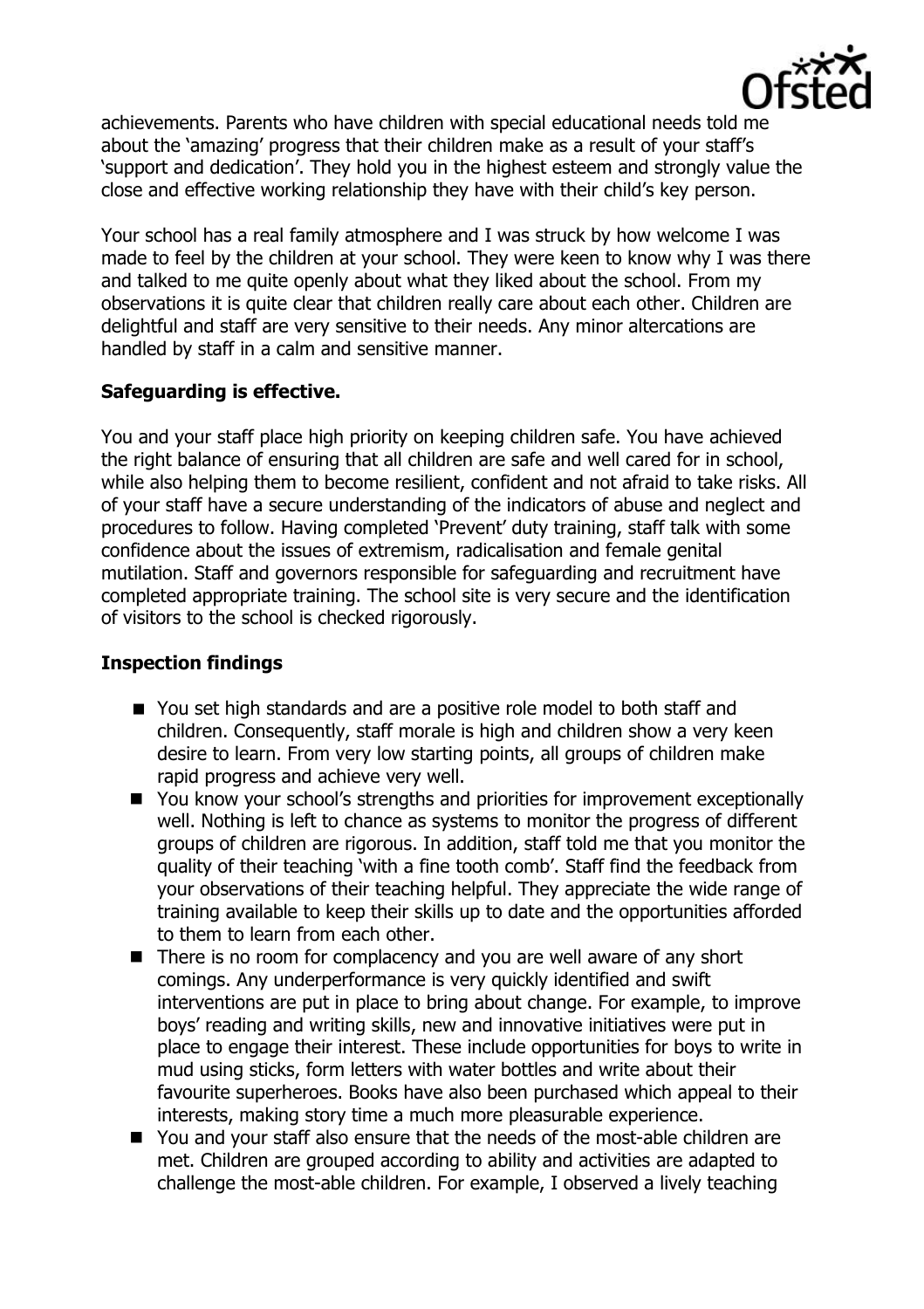

session aimed at developing children's listening skills. Children had to listen to a sound and identify which musical instrument it related to. Skilled staff noted that some children found this task easy. To challenge those children staff played four sounds and asked these children to listen very carefully and identify which two sounds were the same.

- Your staff strive to make learning purposeful and fun and this contributes significantly to the excellent progress all children make. The quality of the learning environment both indoors and outside is superb, inspiring children to learn. For example, when taking part in 'Forest School' type activities children develop their creative skills as they make pictures with leaves and berries. They become more aware of the environment as they gently pick up worms and watch in amazement as they wriggle across their hands. Children delight in using pebbles to make triangles, tying knots with ropes and putting up tents. Such wonderful opportunities help to develop children's awareness of shape and problem solving.
- You use the additional government funding well to help disadvantaged children thrive. The money is used to support children's academic needs, particularly in developing their social, language and mathematical skills. The positive impact of this work is clearly evident with these children achieving as well as their peers.
- You monitor attendance with an eagle-eve. Parents are made aware of the importance of attending school on a regular basis. Stringent and well thought out procedures are in place to support families where regular attendance is an issue.
- You have the full support of the governing body who offer you challenge and support in equal measure. They have a good understanding of the school's many strengths and priorities for development. You prepare regular reports which give them an overview of the progress and attainment of individual and groups of children. However, the governors do not analyse this data independently. As a result, both you, I and the local authority adviser agree that the level of challenge provided by the governing body could be even more rigorous if they analysed the raw data independently.
- The school website is bright, informative and available in a variety of languages. Parents find it a valuable source of information. However, you acknowledge that in some areas it is not compliant. For example, there is no information on the allocation and impact of the additional government funding for disadvantaged children. Furthermore, the information available relating to the governing body does not meet current requirements.

## **Next steps for the school**

Leaders and those responsible for governance should ensure that:

- $\blacksquare$  the level of challenge offered to the school by the governing body is even more rigorous by providing opportunities for them to analyse raw data independently of the head teacher
- $\blacksquare$  the school website is fully compliant.